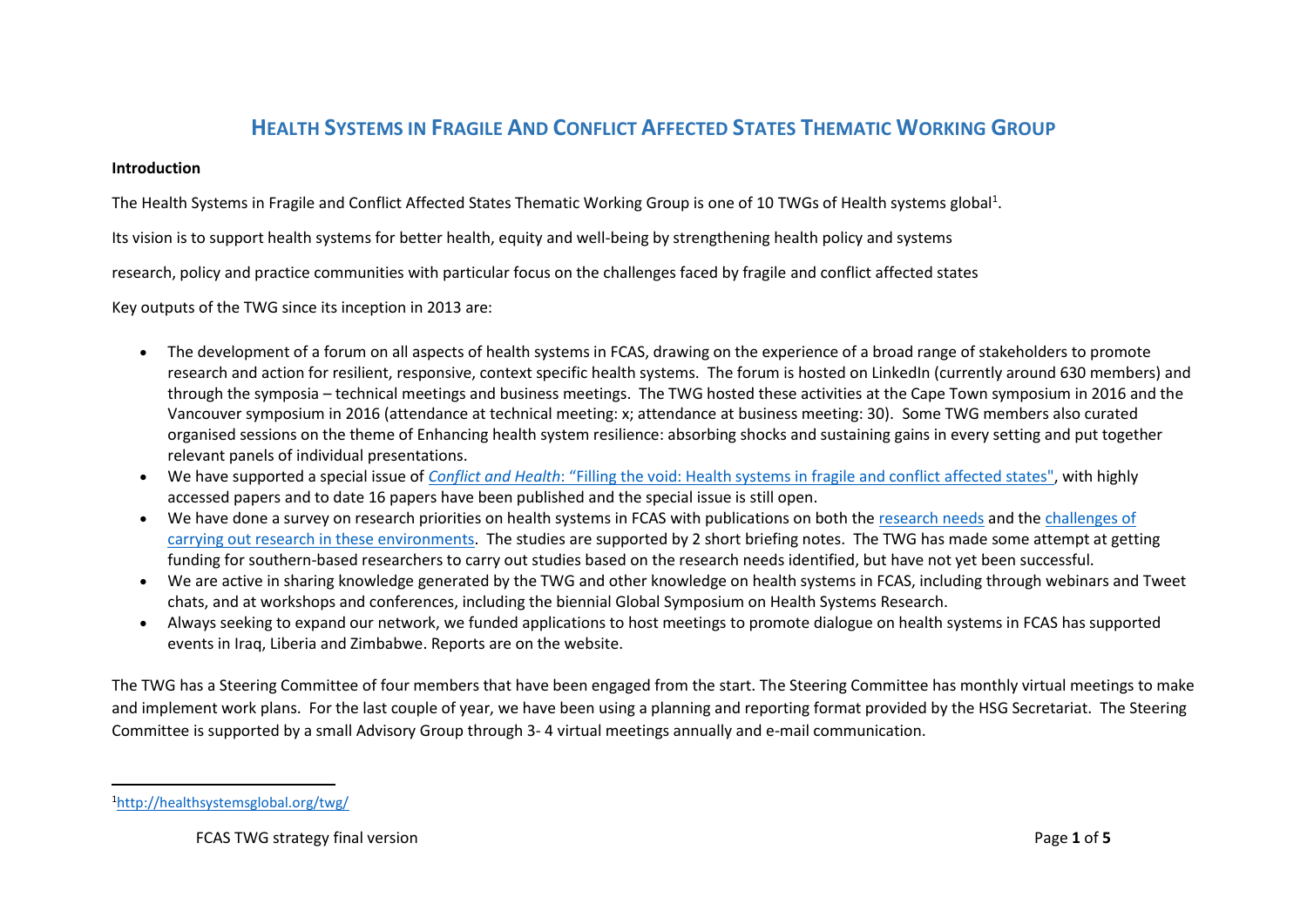The main activity of the TWG Business meeting in Vancouver was the start of the development of a longer-term strategic plan for the TWG. The output of that meeting has been reviewed. The format of HSG's [overall strategic plan for 2016-20](http://healthsystemsglobal.org/vision/strategic-plan/) has been used to develop the first draft of a strategic plan for this TWG for January 2018- December 2020.

Process for completing the strategic plan:

- 1. Share draft strategic plan with Advisory Group, HSG Secretariat and HSG Board contact for TWGs, Karen Daniels for comment (September-October)
- 2. Revisions based on feedback
- 3. Share with TWG membership for feedback (mid-November)
- 4. Finalise the strategy and publish and disseminate to membership
- 5. Develop annual work plan to support Year 1 of the strategy.

Relation between strategy and annual work plan:

The most important aspect of the strategic plan are its strategic actions under the four strategic objectives (the first column in table below) The second column has a range of 'possible activities' for each strategic action. These activities are not yet prioritised. They also do not have information yet as to how and when they could be implemented. The annual work plan will have details on which activities for each strategic action will have been chosen to be implemented in the coming year, including how and when.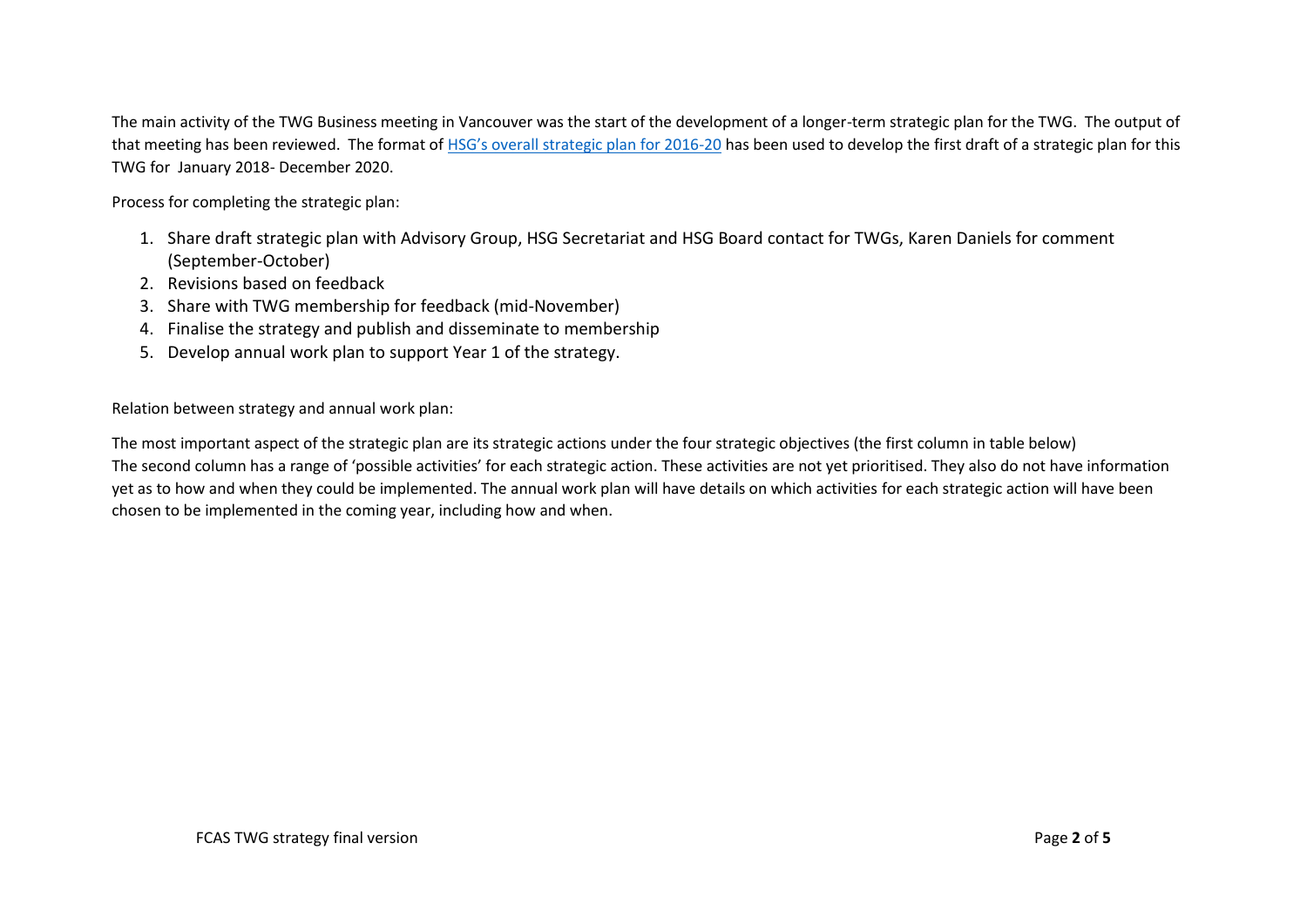## **Strategic Plan Health Systems In Fragile And Conflict Affected States Thematic Working Group 2018-2020**

| <b>Vision</b>                                                                                                                                                                                                | Support health systems for better health, equity and well-being by strengthening health policy and systems<br>research, policy and practice communities with particular focus on the challenges faced by fragile and conflict affected states<br>(FCAS) |                                                                                                                                                                                                              |                                                                                                                                                                                                 |                                                                       |  |
|--------------------------------------------------------------------------------------------------------------------------------------------------------------------------------------------------------------|---------------------------------------------------------------------------------------------------------------------------------------------------------------------------------------------------------------------------------------------------------|--------------------------------------------------------------------------------------------------------------------------------------------------------------------------------------------------------------|-------------------------------------------------------------------------------------------------------------------------------------------------------------------------------------------------|-----------------------------------------------------------------------|--|
| <b>Mission</b>                                                                                                                                                                                               | Promote, share and supportmulti-disciplinary research that draws upon the breadth of knowledge and experience of key actors<br>in health in FCAS through support to a range of research, policy and advocacy actions.                                   |                                                                                                                                                                                                              |                                                                                                                                                                                                 |                                                                       |  |
|                                                                                                                                                                                                              |                                                                                                                                                                                                                                                         |                                                                                                                                                                                                              |                                                                                                                                                                                                 |                                                                       |  |
| <b>STRATEGIC OBJECTIVES</b>                                                                                                                                                                                  |                                                                                                                                                                                                                                                         |                                                                                                                                                                                                              |                                                                                                                                                                                                 |                                                                       |  |
| 1. Build<br><b>HPSR</b><br>dynamic<br>$\mathbf{a}$<br>community with interest in HPSR<br>in FCAS that encompasses<br>policy-makers, researchers,<br>NGOs, media and funders at<br>global and national levels |                                                                                                                                                                                                                                                         | 2. Advance the field of HPSR in<br><b>FCAS through further</b><br>development of research<br>priorities, methods, advocacy<br>for funding and contributing to<br>capacity building of researchers<br>in FCAS | 3. Engage with and support<br>relevant communities to<br>advocate for and use HPSR in<br>FCAS, with a particular emphasis<br>on research relevant to ensuring<br>equitable process and outcomes | <b>4. Ensure TWG HSFCAS</b><br>is robust, adaptive and<br>sustainable |  |
|                                                                                                                                                                                                              |                                                                                                                                                                                                                                                         |                                                                                                                                                                                                              |                                                                                                                                                                                                 |                                                                       |  |

| <b>Strategic Objectives and Strategic Actions</b>               | <b>Proposed activities</b>                                                                                                                                                                  |  |
|-----------------------------------------------------------------|---------------------------------------------------------------------------------------------------------------------------------------------------------------------------------------------|--|
| 1. Build a dynamic HPSR community with interest in HPSR         |                                                                                                                                                                                             |  |
| in FCAS that encompasses policy-makers, researchers,            |                                                                                                                                                                                             |  |
| NGOs, media and funders at global and national levels           |                                                                                                                                                                                             |  |
| 1.1 Ensure inclusion of all relevant stakeholders among members | - Review current membership and interests<br>- Identify gaps to fill<br>- Recruit more members to ensure inclusiveness, aiming for both<br>geographic and gender balance as far as possible |  |
| 1.2 Ensure activities reflect the interests of the membership   | -Develop appropriate communication strategy<br>- Maintain a zero-tolerance approach to discriminatory attitudes within the<br>workings of the group                                         |  |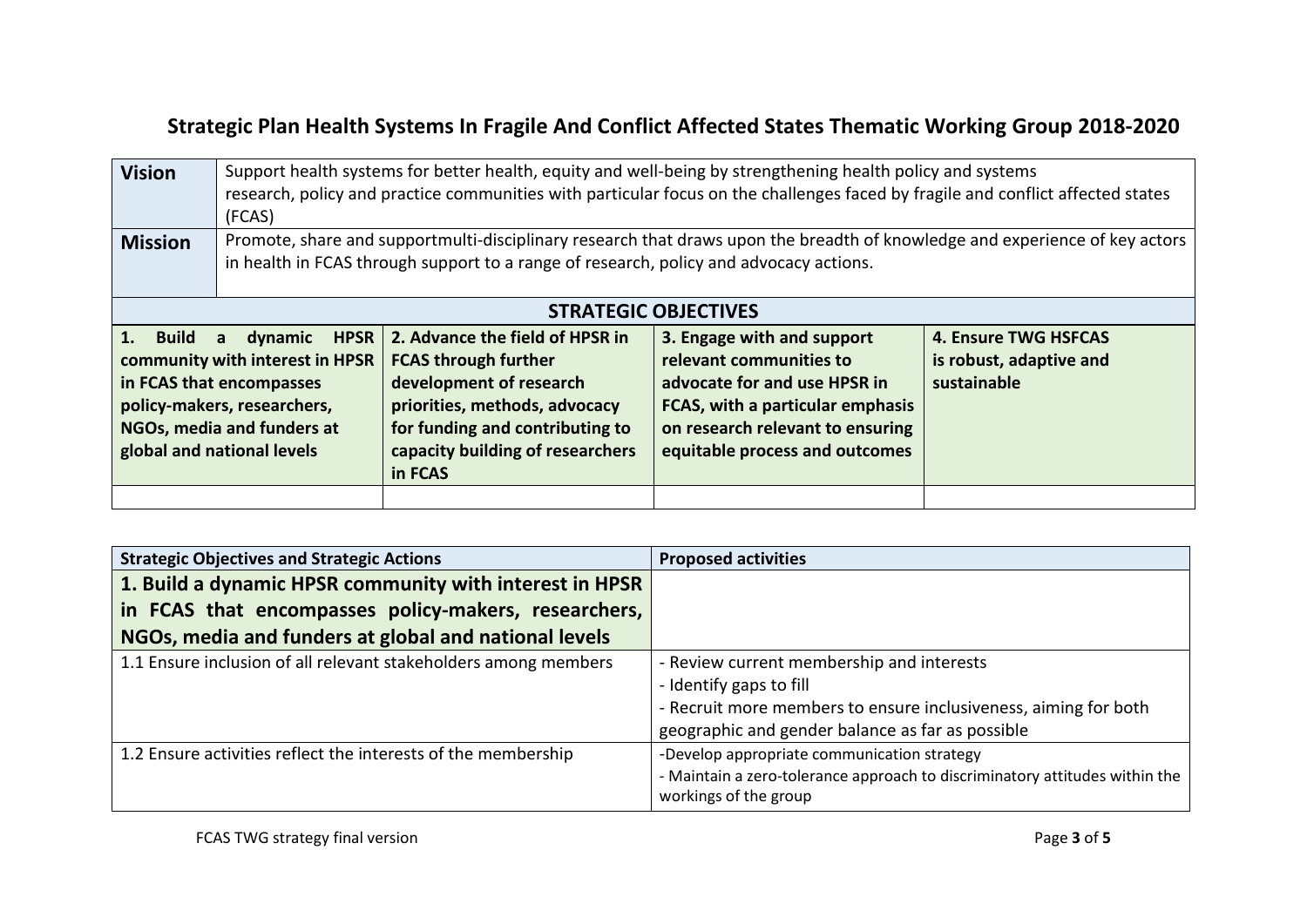| <b>Strategic Objectives and Strategic Actions</b>                       | <b>Proposed activities</b>                                           |
|-------------------------------------------------------------------------|----------------------------------------------------------------------|
| 1.3 Identify and apply suitable tools/fora to interactively connect the | -Identify and implement one or two web-based communication tools     |
| <b>HPSR FCAS community</b>                                              | in addition to LinkedIn                                              |
|                                                                         | -Explore opportunities for face to face meetings with members        |
| 1.4 Establish one or more member working groups to take specific        | -Identify topics that would benefit from forming a working group     |
| topics forward                                                          | -Set up mechanism to form working groups, support structure and      |
|                                                                         | feedback mechanism                                                   |
| 1.5 Stimulate the development of regional networks                      | - Build on alumnae networks (e.g. participants on FCAS-related       |
|                                                                         | courses)                                                             |
|                                                                         | - Build on experience of previous network meetings                   |
|                                                                         |                                                                      |
| 2. Advance the field of HPSR in FCAS through further development        |                                                                      |
| of research priorities, methods, advocacy for funding, and              |                                                                      |
| contributing to capacity building of researchers in FCAS                |                                                                      |
| 2.1 Continue to assess and disseminate research priorities in the       | - Promote and build upon initial research needs assessment and       |
| field of HPSR in FCAS                                                   | challenges papers                                                    |
|                                                                         | - Find means to update research priorities                           |
| 2.2 Promote the use of appropriate methods for HPSR in FCAS             | - Identify appropriateness of different methodologies and draft      |
|                                                                         | guidelines                                                           |
|                                                                         | -To this end, establish links with relevant other TWGs (e.g. Shapes, |
|                                                                         | Teaching and Learning, Ethics)                                       |
| 2.3 Advocate for funding for HPSR in FCAS and relevant capacity         | - Develop a targeted campaign/strategy for persuading funders that   |
| building                                                                | HPSR FCAS is important supporting their aid investments              |
|                                                                         | - Create demand for research, e.g. through capacity building of      |
|                                                                         | researchers; access to funds within country programmes               |
| 2.4 Promote capacity building of researchers in FCAS                    | - Explore ways of connecting FCAS researchers and experienced        |
|                                                                         | internationals                                                       |
|                                                                         | -Identify and disseminate opportunities for capacity building (eg.   |
|                                                                         | Emerging Voices, RinGs Building Back Better project on gender        |
|                                                                         | frameworks and tools for working in FCAS)                            |